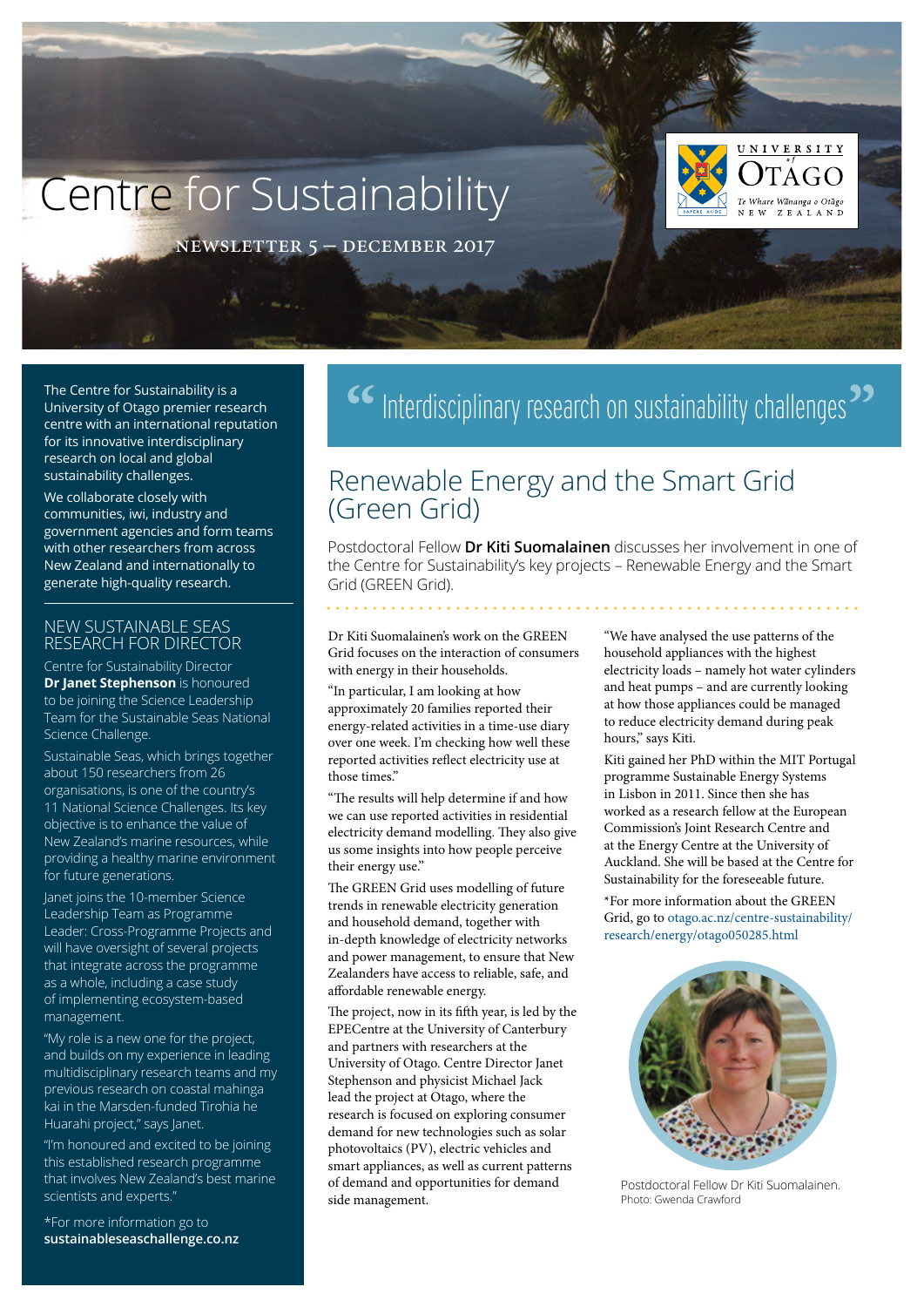

From April until November, our wonderful Director, **Janet Stephenson**, took a well-earned break from her duties at the Centre for her first stint of research and study leave. I was very fortunate to be able to support her as Acting Director, and I've thoroughly enjoyed learning more about the "inner workings" of the Centre. As a big fan of the amazing support that general staff provide, I now have another whole level of admiration and gratitude for the incredible contribution Centre Manager Gwenda Crawford and Centre Administrator Nicki Topliss make in keeping our centre running smoothly. I really want to thank them both for helping me along so much throughout this year.

I've also enjoyed some of the "outward facing" work that I've been asked to do this year, including presenting for the launch of the University of Otago's Research Centres in August. Each Director had just three minutes to summarise what their centre was all about. It was really satisfying to see that CSAFE is one of the most established and successful centres at Otago, and we have a strong reputation, which we have to thank Janet and Hugh Campbell (our inaugural Director) for developing. It takes a huge amount of work to maintain and grow a centre, as well as building a strong research culture.

Another highlight of the year was the glory of winning the inaugural Postgraduate Research Culture Award for small departments of research centres at Otago. Many thanks to Nicki and Emeritus Professor Colin Campbell-Hunt (who provides the Centre with postgraduate support) for putting together our application – it wouldn't have happened without you.

We have a big year ahead in 2018; there are plans for bidding into some major research grants, and we have several new PhD students, an intern and a number of international visitors. In June 2018, CSAFE is being reviewed by the Quality Advancement Unit, which presents a fantastic opportunity for us to focus on our strategic direction and future plans.

Hei konā mai

**Caroline** 

## QuakeCoRE workshop planned

Centre researchers will hold a workshop in Oamaru in December as part of a project exploring the issues around the town's earthquake-prone heritage buildings.

The QuakeCoRE workshop, to be held in conjunction with Tracy Hatton from Resilient Organisations, will bring together stakeholders in Oamaru's heritage tourism precinct with the aim of promoting collaboration between individuals and organisations. The workshop will encourage participants to consider the future consequences and various trade-offs associated with actions they make take now.

Postgraduate student **Will Stovall** – who conducted two rounds of interviews with stakeholders, such as council officials, Whitestone Civic Trust members, and tenants of heritage buildings – says there is an air of optimism surrounding the future of the tourism precinct.

"I've really enjoyed seeing the amount of pride many of Oamaru's citizens have in the town's rich heritage. While stakeholders' specific visions for the town's future may differ, all are passionate about preserving the visible history in the form of Victorian architecture."

\*For more on the QuakeCoRE project, go [otago.ac.nz/centre](http://www.otago.ac.nz/centre-sustainability/research/otago638084.html)[sustainability/research/otago638084.html](http://www.otago.ac.nz/centre-sustainability/research/otago638084.html)



## SfTI data highlights impact of irrigation

Data from PhD candidate **Jefferson Dew's** research on the energy and agricultural sectors shows that irrigation has a significant impact on energy use nationally.

"Both in national electricity statistics and in conversations with energy companies, last summer's rain caused a noticeable decrease in the energy use of the agriculture sector. I didn't think it would be such a big effect considering all the other noise in energy use, such as changes in farm production volumes year to year."

Jefferson's work comes under the Smart Services portfolio of the Science for Technological Innovation (SfTI), which is one of New Zealand's 11 National Science Challenges.

His research focuses on identifying and overcoming the social and technical barriers to increased demand response capabilities in the agricultural sector.

"Demand response has the potential to lower costs in the electricity system by reducing the infrastructure requirements built for peaks in demand through behaviour changes by consumers or automation. Renewable energy consumption could possibly be boosted too."

With his first round of interviews complete, Jefferson now plans to analyse data from one of his case studies on a group of farms in the Waikato, to find their contribution to peak demand and potential to shift electricity consumption.

\*For more information on SfTi, go to [sftichallenge.govt.nz](http://www.sftichallenge.govt.nz/)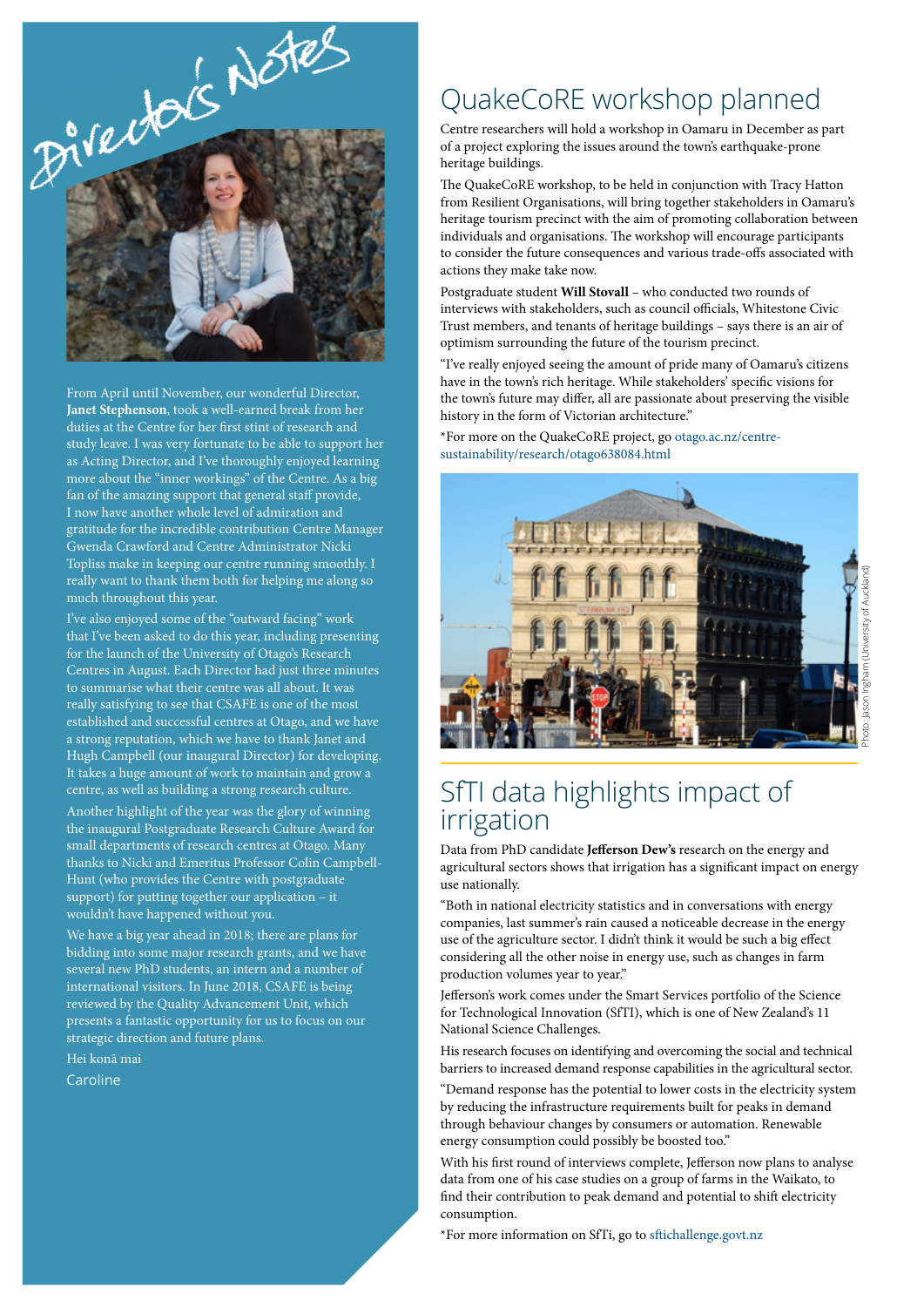## Hazard-related projects to enhance readiness and resilience

Natural disasters and resilience are key themes in the research of CSAFE Deputy Director

#### **Dr Caroline Orchiston**.

"I've always been interested in natural hazards – mainly earthquakes and more recently tsunamis – and how people prepare for them. Some people will struggle to deal with these kind of events while others will find a really proactive way forward."

"I'm interested in why some people choose to be prepared and others don't. All of my work feeds into this in some shape and form."

Caroline is currently involved in several hazardrelated projects. Here we look at her Resilience to Nature's Challenges work for one of the National Science Challenges.



#### **Resilience to Nature's Challenges (RNC)**

As part of her RNC work, Caroline is involved with the Rural Priority Laboratory and the Cultural Toolbox, which aim to develop innovative solutions to enhance rural resilience, while building an understanding of the social norms of resilience in rural places that underpin a resilient culture.

Multi-level Resilience to Hazards is a collaborative project that aims to improve New Zealand's response capability for a future Alpine Fault earthquake. Project AF8 is a close partnership with Civil Defence Emergency Management (CDEM), which brings scientists and CDEM groups together with the goal of creating a response plan for a predicted magnitude 8 earthquake on the Alpine Fault.

Caroline, who is Science Lead for Project AF8, says the main output of the project is the South Island Alpine Fault Earthquake Response (SAFER) Plan, which will be a guide to how CDEM and partner agencies should respond in the first seven days post earthquake. The overarching goal is to develop societal and community resilience to a future major earthquake disaster.

"A magnitude 8 will be felt across most of the country. The worst damage will be around the Southern Alps close to where the fault ruptures."

A Tier 4 National Ministry of Civil Defence and Emergency Management exercise has been confirmed for 2020, which will provide an opportunity for CDEM and partner agencies across the country to test their readiness.

"North Island CDEM partners need to think about how they would support South Island

CDEM groups during the first seven days, so including the whole country in an exercise is an important recognition of the hazard presented by the Alpine Fault," she says.

The science team is also producing a series of videos to raise public awareness, which will include a Ted-style talk presenting the science of the fault and the potential impacts of a major earthquake, as well as shorter videos that tell stories of people in the South Island who are getting prepared.

"Essentially, a community that is well engaged and is cohesive will do much better after a disaster because they know their neighbours, they talk to each other, they're supportive and are on the same page with their community. People who don't engage like that are far less likely to do well after a disaster."

*"I'm interested in why some people choose to be prepared and others don't. All of my work feeds into this in some shape and form"*

The RNC Rural Priority Laboratory and Cultural Toolbox projects use Kaikoura and the West Coast/Canterbury as case studies and follow a co-creation model whereby the communities and stakeholders play a part in guiding the project objectives and goals.

"The whole idea of the Challenge is that we are trying to work closely with stakeholders to build resilience to natural hazards. It's about co-creation - working with people who live in these places to figure out ways to make their community more resilient."

One of Caroline's Rural projects investigates tourism recovery, which has been particularly relevant in Kaikoura following

the November 2016 earthquake. The event completely isolated the community and caused significant changes to the coastline and damage to marine life.

"I'm doing a series of interviews with tourism operators looking at how the recovery played out with them. The big operations have had a relatively positive experience in a way. There's been a huge amount of support from the government."

"I haven't talked to any small operators yet and I think that will be a different story. The next phase is to go back up and have more of those conversations.'

The Cultural Toolbox has three priority areas, which include understanding new technologies, citizen science, and social norms.

"We plan to investigate new technologies and how they can be harnessed to develop social norms of resilience across diverse communities and hazard profiles. We will also engage with citizens to encourage their involvement in hazard-related science, and develop a framework for citizen-science initiatives."

The Rural Priority Laboratory and Cultural Toolbox involve researchers from many institutions, including the University of Canterbury, Victoria University Wellington, Lincoln University, Massey University, GNS Science and Landcare Research. Both projects will be completed in mid-2019. The next phase of the RNC spans 2019-2024, and will have a reorganized programme structure, currently being devised. *Caroline's work is funded by Resilience to Nature's Challenges and QuakeCoRE* \*For more information about these projects go to [otago.ac.nz/centre-sustainability/](http://www.otago.ac.nz/centre-sustainability/research/environment-people) [research/environment-people](http://www.otago.ac.nz/centre-sustainability/research/environment-people)/